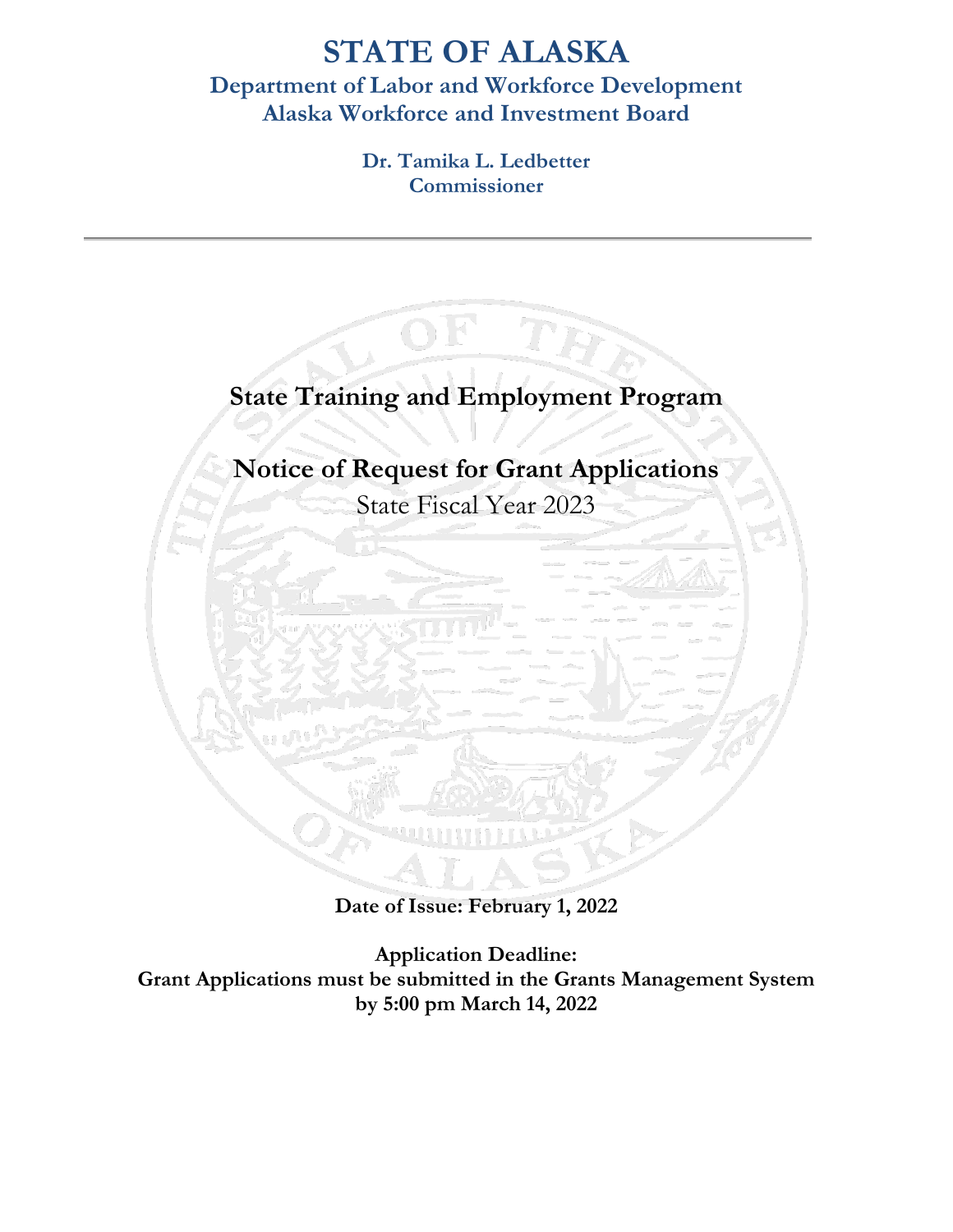# **Table of Contents**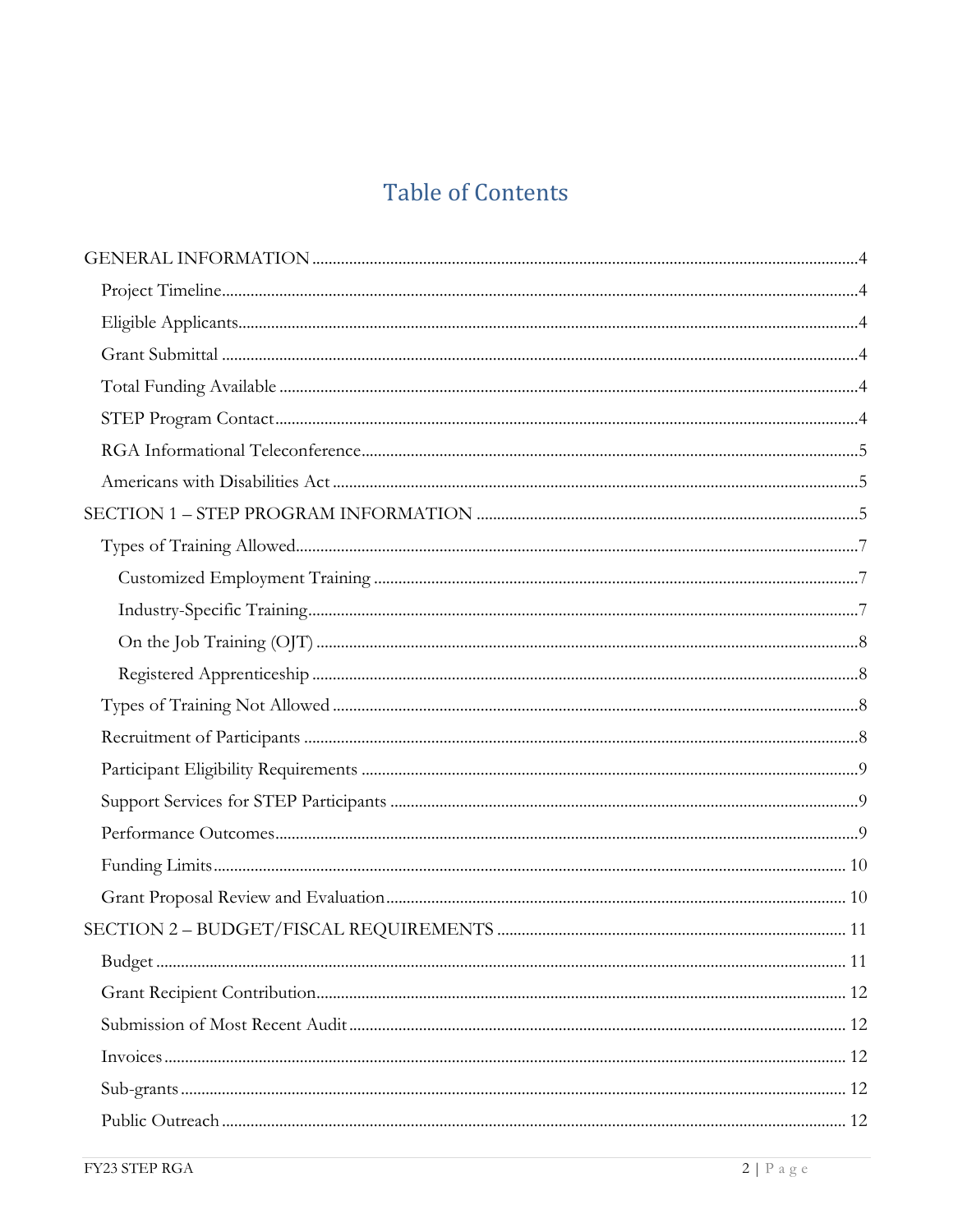| SECTION 3 - INSTRUCTIONS AND GUIDELINES FOR SUBMISSION OF PROPOSALS 13 |  |
|------------------------------------------------------------------------|--|
|                                                                        |  |
|                                                                        |  |
|                                                                        |  |
|                                                                        |  |
|                                                                        |  |
|                                                                        |  |
|                                                                        |  |
|                                                                        |  |
|                                                                        |  |
|                                                                        |  |
|                                                                        |  |
|                                                                        |  |
|                                                                        |  |
|                                                                        |  |
|                                                                        |  |
|                                                                        |  |
|                                                                        |  |
|                                                                        |  |
|                                                                        |  |
|                                                                        |  |
|                                                                        |  |
|                                                                        |  |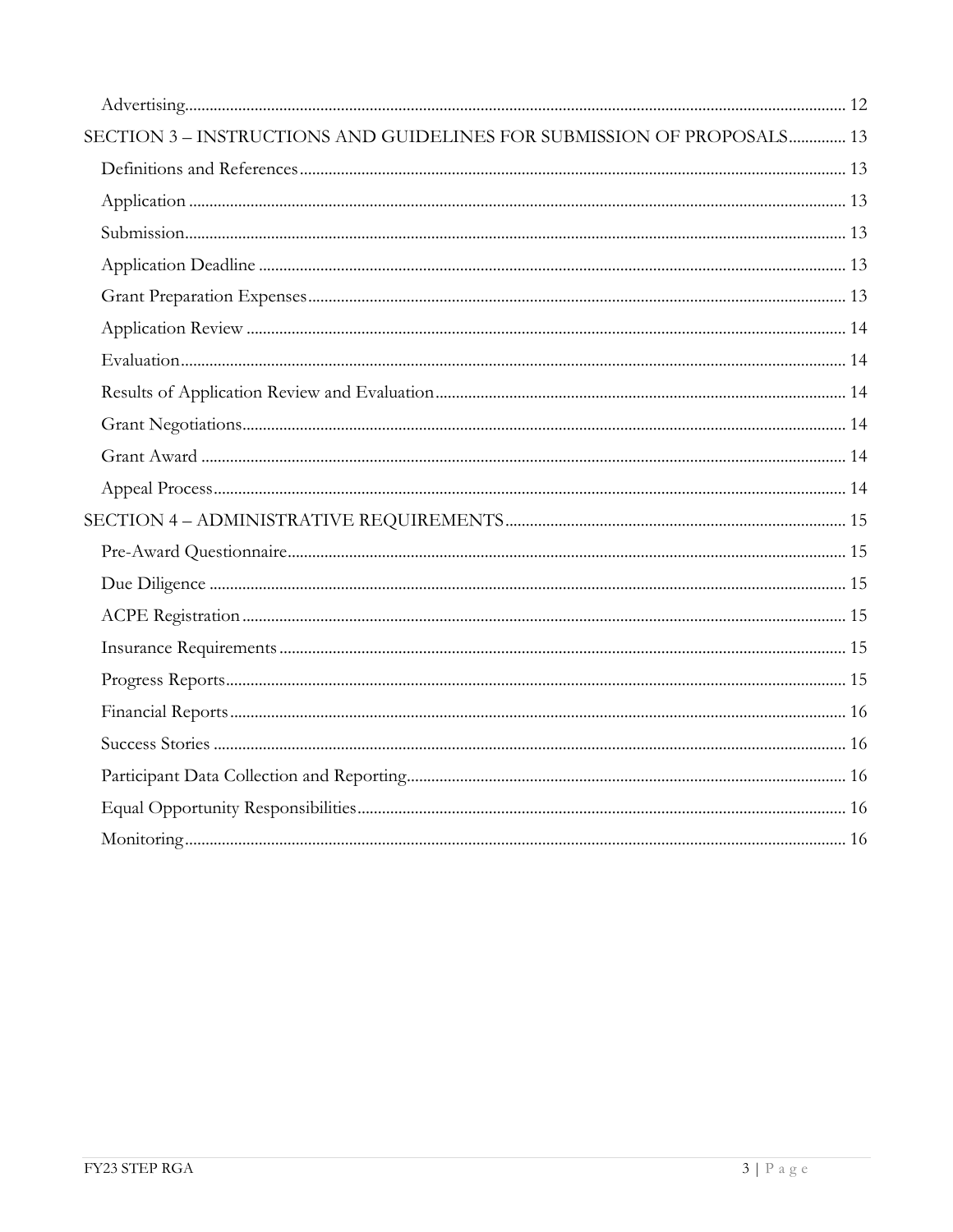# <span id="page-3-0"></span>**GENERAL INFORMATION**

This Request for Grant Applications (RGA) is in accordance with State Statute [AS 23.15.620](https://www.akleg.gov/basis/statutes.asp#23.15.620) and State administrative code [8 AAC 87.](http://www.legis.state.ak.us/basis/aac.asp#8.87) The State Training and Employment Program (STEP) is funded by a percentage (0.01) of employee payroll tax contributions for Unemployment Insurance directed to the STEP account. Program funding is appropriated for employment and training services based upon available resources from that account upon the approval by the Alaska State Legislature signing the Alaska Operating Budget into law each fiscal year.

# <span id="page-3-1"></span>**Project Timeline**

July 1, 2022, to June 30, 2023

# <span id="page-3-2"></span>**Eligible Applicants**

Organizations eligible to apply for STEP funding include private sector employers, non-profit organizations, regional training centers, adult education and training providers, employers, sponsors of federally registered apprenticeship programs, and local and state government agencies who meet the qualifying due diligence criteria and assurances required by the grant. Per Alaska statute [AS 11.81.900 \(45\),](https://www.akleg.gov/basis/statutes.asp#11.81.900) an organization is defined as a legal entity, including a corporation, company, association, firm, partnership, joint-stock company, foundation, institution, government, society, union, club, church, or any other group of persons organized for any purpose.

#### <span id="page-3-3"></span>**Grant Submittal**

This RGA provides important information and guidance to assist you in determining whether to apply and complete the grant application questions. Grant applications must be submitted through the grants management system. A sample application form, definitions, references, and frequently asked questions are available for view along with this RGA. The guidance and documents change somewhat each year. Therefore, all applicants, including previous awardees, are encouraged to review all the documents before applying.

#### <span id="page-3-4"></span>**Total Funding Available**

The amount of STEP funds available for competitive grants in Fiscal Year 2023 is approximately \$5 million.

# <span id="page-3-5"></span>**STEP Program Contact**

Questions about this RGA should be directed to Shane Bannarbie, Program Coordinator, (907) 269-4551 or [shane.bannarbie@alaska.gov](mailto:shane.bannarbie@alaska.gov) and Grants Administrator, [rut.ocasio-lopez@alaska.gov,](mailto:rut.ocasio-lopez@alaska.gov) (907) 269-3745.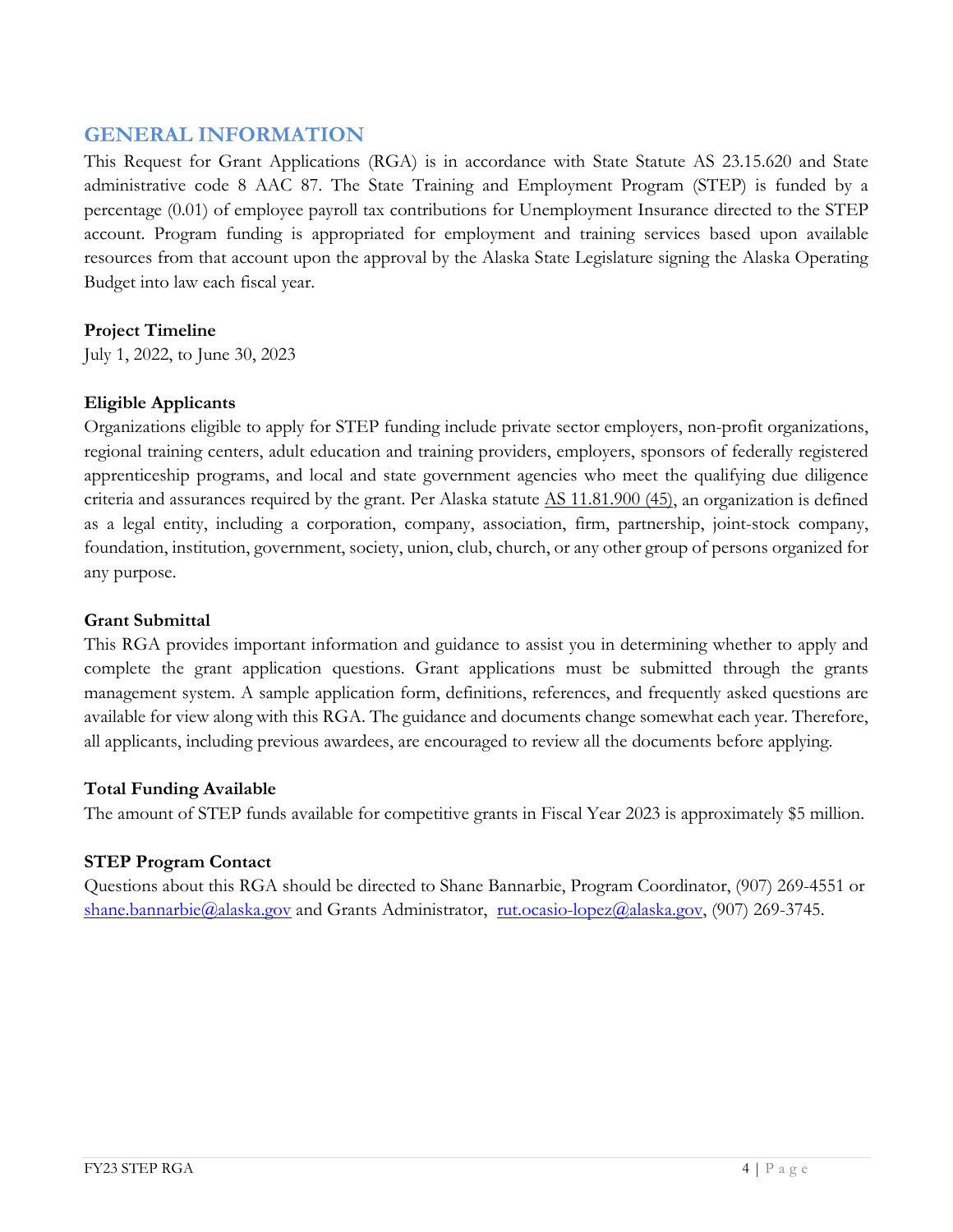## <span id="page-4-0"></span>**RGA Informational Teleconference**

Two Microsoft Teams teleconferences will be held to answer questions about FY 2023 STEP Request for Grant applications (RGA) and the application process. Even if you have applied and received a grant in the past, you are encouraged to attend.

**Q & A Teleconference 1** Date: Thursday, February 10, 2022 Time: 10:00 a.m. **Join on your computer or mobile app**

**[Click here to join the meeting](https://teams.microsoft.com/l/meetup-join/19%3ameeting_ZjVjZWUxODAtMjZjYS00MWQ5LThmYjktNzA4OTkzZTVkODA5%40thread.v2/0?context=%7b%22Tid%22%3a%2220030bf6-7ad9-42f7-9273-59ea83fcfa38%22%2c%22Oid%22%3a%2297c4383a-3716-4914-8224-0a96cd3fcec4%22%7d)**

**Or call in (audio only)** +1 907-202-7104 Conference ID: 14331158# **Q & A Teleconference 2** Date: Wednesday, March 2, 2022 Time: 10:00 a.m. **Join on your computer or mobile app [Click here to join the meeting](https://teams.microsoft.com/l/meetup-join/19%3ameeting_MjliMDg0MzYtN2NmMi00ZjI1LTlkNDctNjk5MTgyZGY3ZjA3%40thread.v2/0?context=%7b%22Tid%22%3a%2220030bf6-7ad9-42f7-9273-59ea83fcfa38%22%2c%22Oid%22%3a%2297c4383a-3716-4914-8224-0a96cd3fcec4%22%7d)**

**Or call in (audio only)** +1 907-202-7104 Conference ID: 434512141#

#### <span id="page-4-1"></span>**Americans with Disabilities Act**

Auxiliary aides and services are available upon request to individuals with disabilities. Please contact the Alaska Workforce Investment Board at (907) 269-4562 no later than ten working days before the application deadline to arrange for auxiliary aids or services.

The Alaska Department of Labor and Workforce Development is an Equal Opportunity Employer, and the State Training and Employment Program is an Equal Opportunity program. In addition, all grant recipients or sub-contractors must comply with the Americans with Disabilities Act.

# <span id="page-4-2"></span>**SECTION 1 – STEP PROGRAM INFORMATION**

Thank you for your interest in applying for a State Training and Employment Program (STEP) grant with the Alaska Department of Labor and Workforce Development, the Alaska Workforce Investment Board (AWIB). The AWIB provides oversight for Alaska's workforce investment system and guides STEP and other statedriven employment and job training programs.

The purpose of STEP is to enhance the quality and accessibility of in-state training and employment services for Alaska residents to help meet the workforce needs of employers in the state. In addition, the program seeks to increase resident employment in industries where a high number of non-residents are working, reduce future unemployment claims, and foster economic growth in all regions by meeting employer demand for a skilled workforce.

Grant applications are reviewed by the AWIB and are awarded in alignment with the state fiscal year, July 1, 2022 – June 30, 2023. Organizations training STEP-eligible job seekers or workers must plan for training that begins and ends within that fiscal year. Training must result in necessary skill upgrades, industry or nationally recognized credentials that allow the individual to obtain or maintain employment and provide the potential for increased wages. Applicants may request funding for training, tuition, supplies, and specific support services as listed in this RGA for eligible jobs seekers or workers to attend training.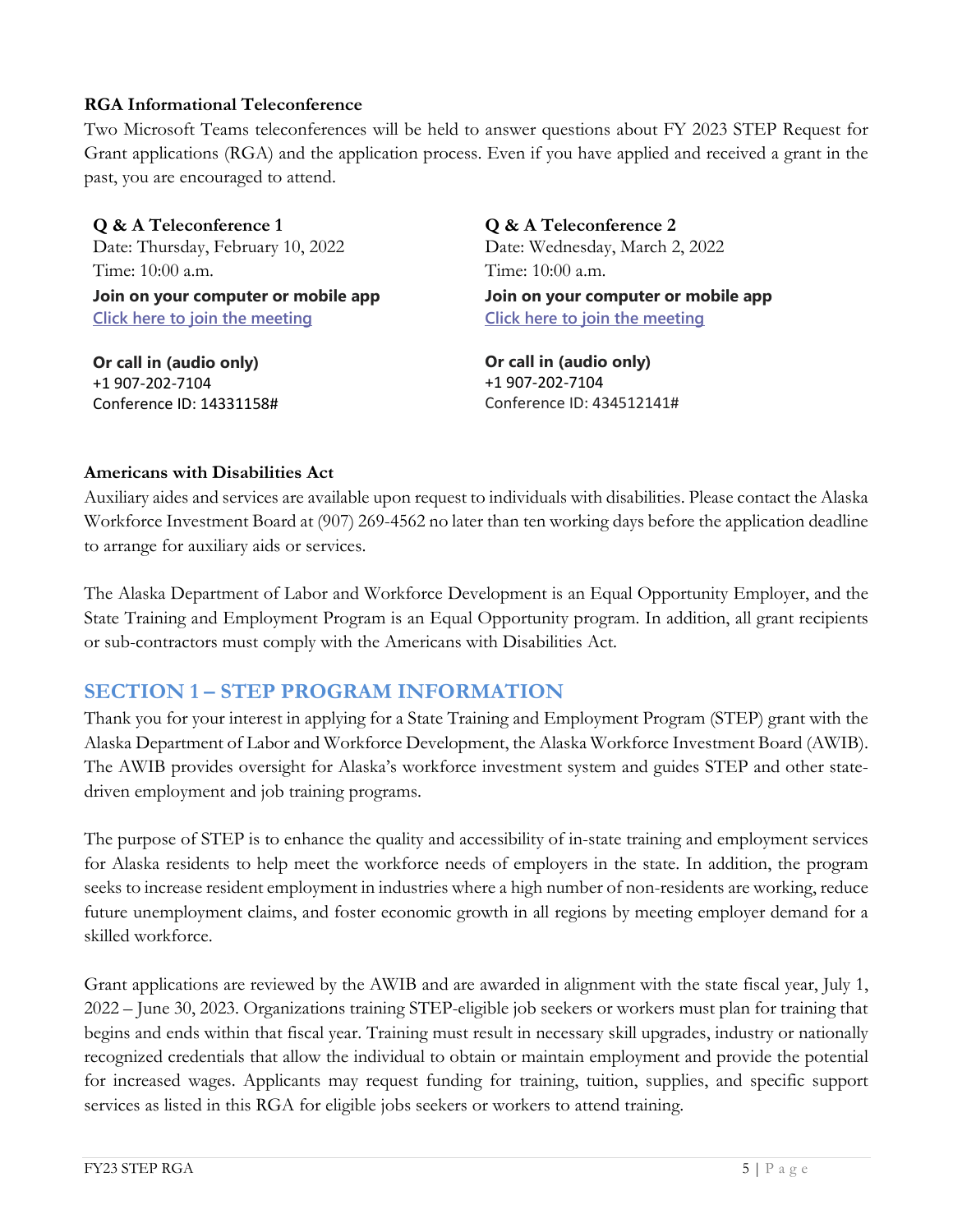The AWIB works closely with industry employers and workforce professionals to develop strategic plans for industry sectors. The workforce plan aims to increase resident hire and close labor gaps, particularly in occupations where labor market projections and employer input have identified critical labor shortages. In addition, the AWIB is seeking proposals for training projects that benefit employers, job seekers, and employed workers in these industries:

- Construction
- Education
- Hospitality and Tourism
- Maritime & Seafood Processing
- Alternative & Renewable Energy
- Information Technology
- Health Care
- Natural resource development (oil, gas, and mining)
- **Transportation**

Of particular interest are projects that focus on strategic workforce objectives identified by the department and the AWIB:

- (1) **Health Care:** The health care industry is projected to be the fastest-growing industry in Alaska over the next decade. Health care has grown steadily during the past 20 years and is expected to continue. Therefore, proposals should focus on employment and training for entry- and mid-level occupations where training is available in Alaska, and particularly proposals that provide apprenticeship programs.
- (2) **Resident Hire:** The state continues to focus on training Alaskans for occupations with high percentages of non-residents employed as identified in the 2020 [Non-residents Working in Alaska](http://live.laborstats.alaska.gov/reshire/nonres.pdf)  [Report.](http://live.laborstats.alaska.gov/reshire/nonres.pdf) For purposes of this RGA, an occupation where 20 percent or more industry workers are non-resident, according to the report, is considered to have a high percentage of non-residents employed.
- (3) **Women and Minorities:** Employment and training opportunities for women and minorities continue to be a focus in Alaska as it is throughout the country. The department encourages the submission of applications that focus on this large segment of our population.
- (4) **Reducing Recidivism:** In support of a valuable and underserved population, the department encourages employment and training for individuals 18 years or older who are transitioning from juvenile justice or adult correctional facilities and returning to society, as well as those who have completed their term and need industry-recognized skills and credentials to be employed.
- (5) **Mining:** The mining industry is resurging in Alaska, and a need for jobs in this area is anticipated. The department encourages the submission of applications that will contribute to this anticipated need.
- (6) **Young Adults (Age 18-24):** Many Alaska workers are aging out of the workforce and retiring, creating additional demand for training in all occupations. Projects that focus on training STEPeligible young adults to pursue careers that pay industry-based competitive wages and offer opportunities for advancement are encouraged. STEP-eligible young adults must also meet the age criteria for the proposed training.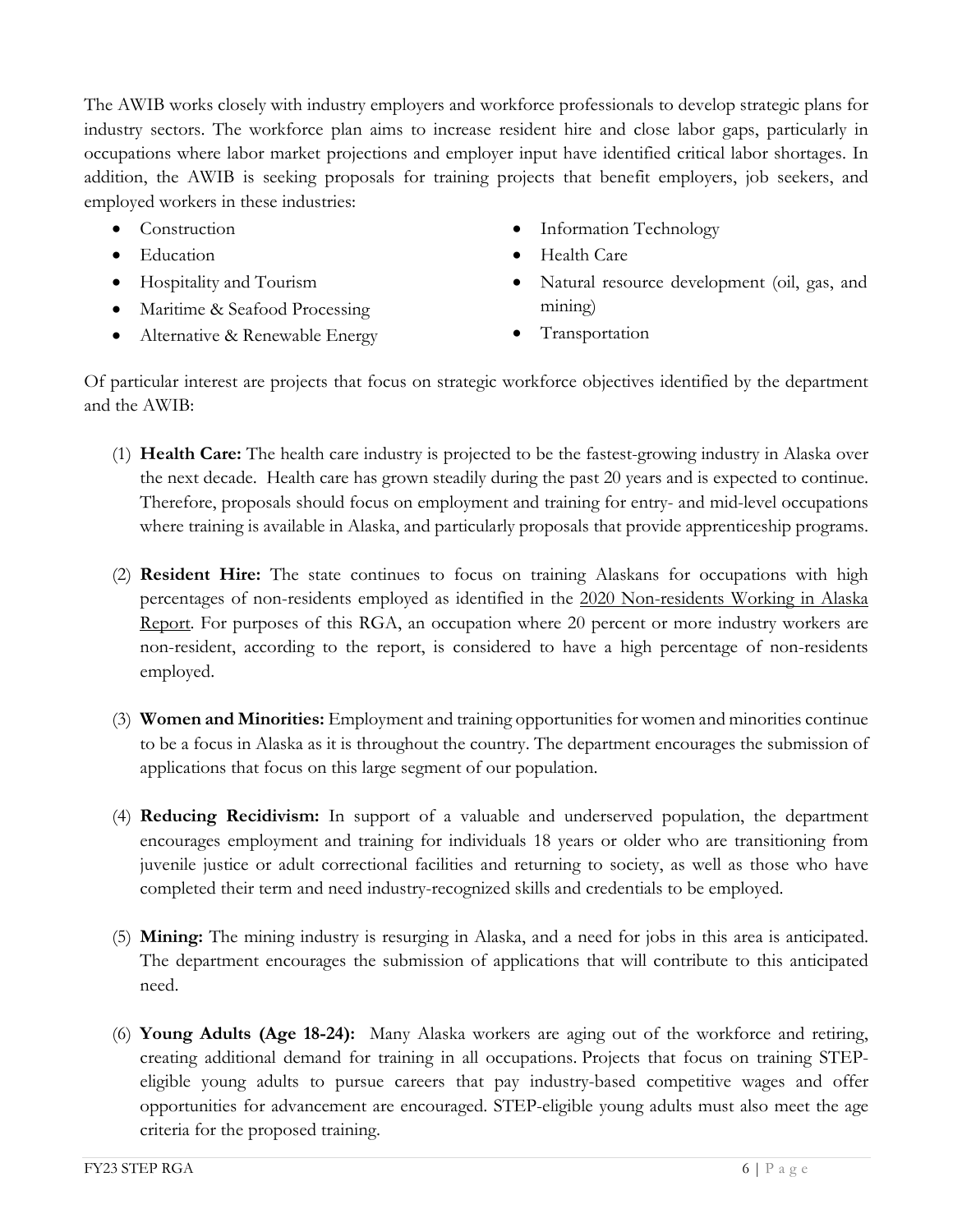The department has established six economic regions and seeks projects from all regions to ensure STEP resources are distributed to help meet local workforce needs:

- Anchorage/Mat-Su
- Gulf Coast
- **Interior**
- Northern
- Southeast
- Southwest



# <span id="page-6-0"></span>**Types of Training Allowed**

Training must be supported with evidence of need; the fact that a training program is available does not demonstrate that the training program will result in a participant obtaining or maintaining employment.

# <span id="page-6-1"></span>**Customized Employment Training**

- Training designed to meet the specific workforce development needs of a business that will result in individuals acquiring the skills and knowledge necessary to be hired.
- Training for existing employees to upgrade skills to meet new job conditions such as becoming knowledgeable about new technology, equipment, products, or processes.
- Employers must clearly state why there is a need for this specific training. In addition, applicants that apply for company-specific training must state in writing their intentions to hire, retain, or advance persons that successfully complete the training.

# <span id="page-6-2"></span>**Industry-Specific Training**

• Industry-specific training teaches individuals technical knowledge and hands-on skills to perform the tasks of a specific occupation.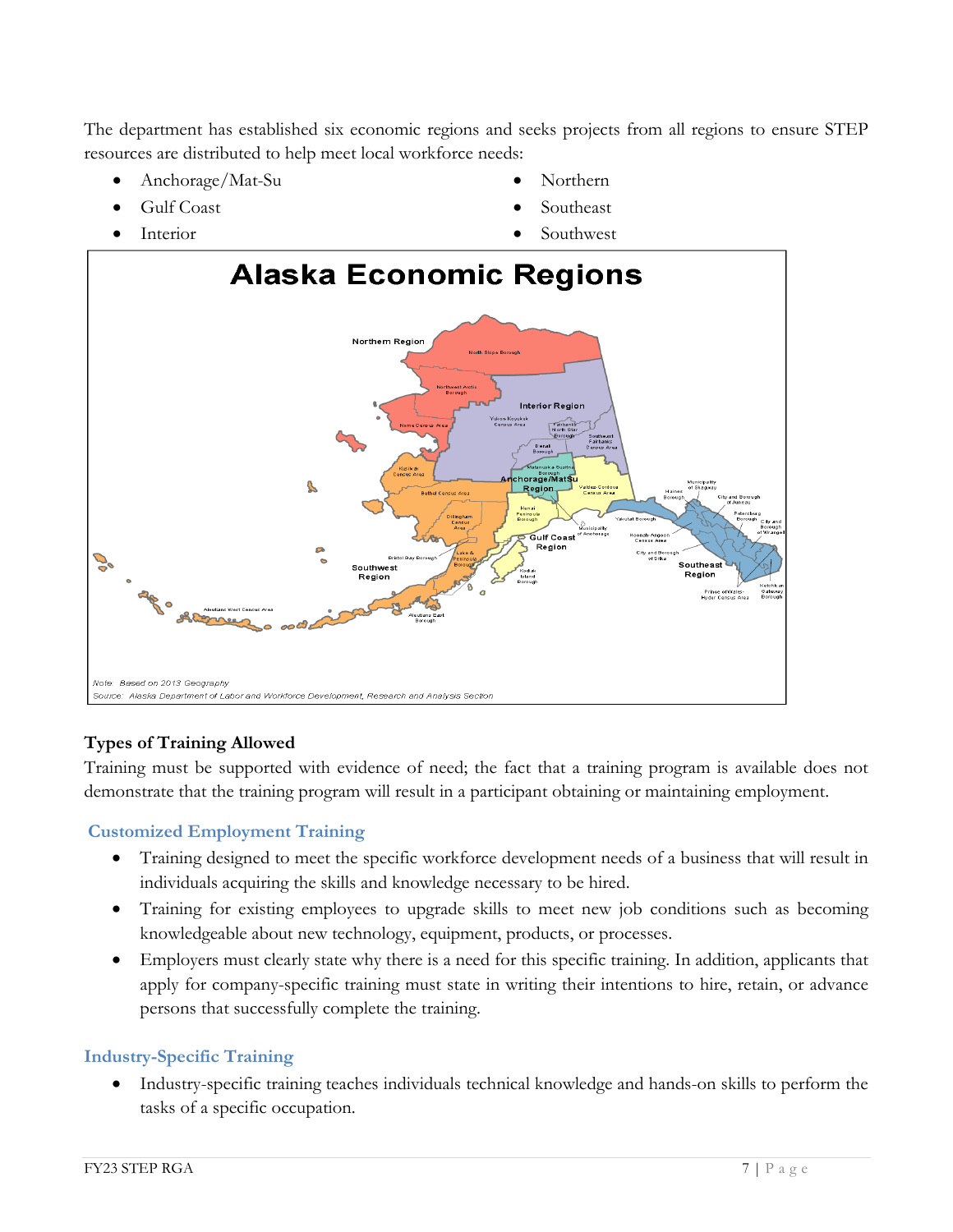• Training should result in individuals acquiring industry-recognized skills and credentials as required for a specific industry occupation.

# <span id="page-7-0"></span>**On the Job Training (OJT)**

- Training provided by an employer at the workplace where there are paid work experience opportunities and a structured learning process is in place.
- OJT entails a written agreement between the employer and the trainee that outlines the structured learning process, lists the skill competencies to be learned, states the hourly pay rate, and includes the involvement of worksite mentors who teach the required skills and evaluate the worker's progress.
- OJT compensates the employer for the *extra* cost associated with hiring and training an individual who does not yet meet the position's requirements. An OJT agreement may reimburse employers an amount negotiated with the Alaska Workforce Investment Board. Additional information regarding OJT activities is located on the AWIB's [OJT webpage](http://www.jobs.state.ak.us/forms/OjtIntro-employer.html)

# <span id="page-7-1"></span>**Registered Apprenticeship**

• All apprenticeship programs must register with the US Department of Labor, Office of Apprenticeship. In addition, grant applicants must submit proof of current Federal Registration.

# **Quality Pre-Apprenticeship**

- Quality pre-apprenticeship is a formalized program, or a set of strategies designed to prepare individuals to enter and succeed in a Registered Apprenticeship (RA) program. Quality preapprenticeship programs have a formal agreement with one or more federally recognized RA programs for either direct recruitment or direct entry into the RA program. If a grant is awarded based on a quality pre-apprenticeship proposal, a copy of that agreement must be provided.
- The department has adopted the USDOL Model for Pre-Apprenticeship programs, and additional information may be found in [Training and Employment Notice 13-12.](https://wdr.doleta.gov/directives/corr_doc.cfm?DOCN=5842)

# <span id="page-7-2"></span>**Types of Training Not Allowed**

STEP grants are not intended to provide tuition for an associate or college degree program. However, STEP training resulting in earning college credit is encouraged (associated credits must be identified in the proposal). Any training provided by an accredited postsecondary school or college must be completed within the timeframe of the grant, and grant funds can cover no portion of training that took place prior to the start of the fiscal year. In addition, all training must result in participants obtaining industry-recognized occupational certificates, credentials, or licenses.

"Soft skills" training for individuals is not appropriate under STEP grants. Soft skills include workforce readiness, communication, enthusiasm and attitude, teamwork, networking, problem-solving and critical thinking, and professionalism.

# <span id="page-7-3"></span>**Recruitment of Participants**

Applicants must clearly describe their outreach, recruitment, and selection process for participants in the grant application. In addition, STEP is an Equal Opportunity (EO) program. Therefore, all grant recipients must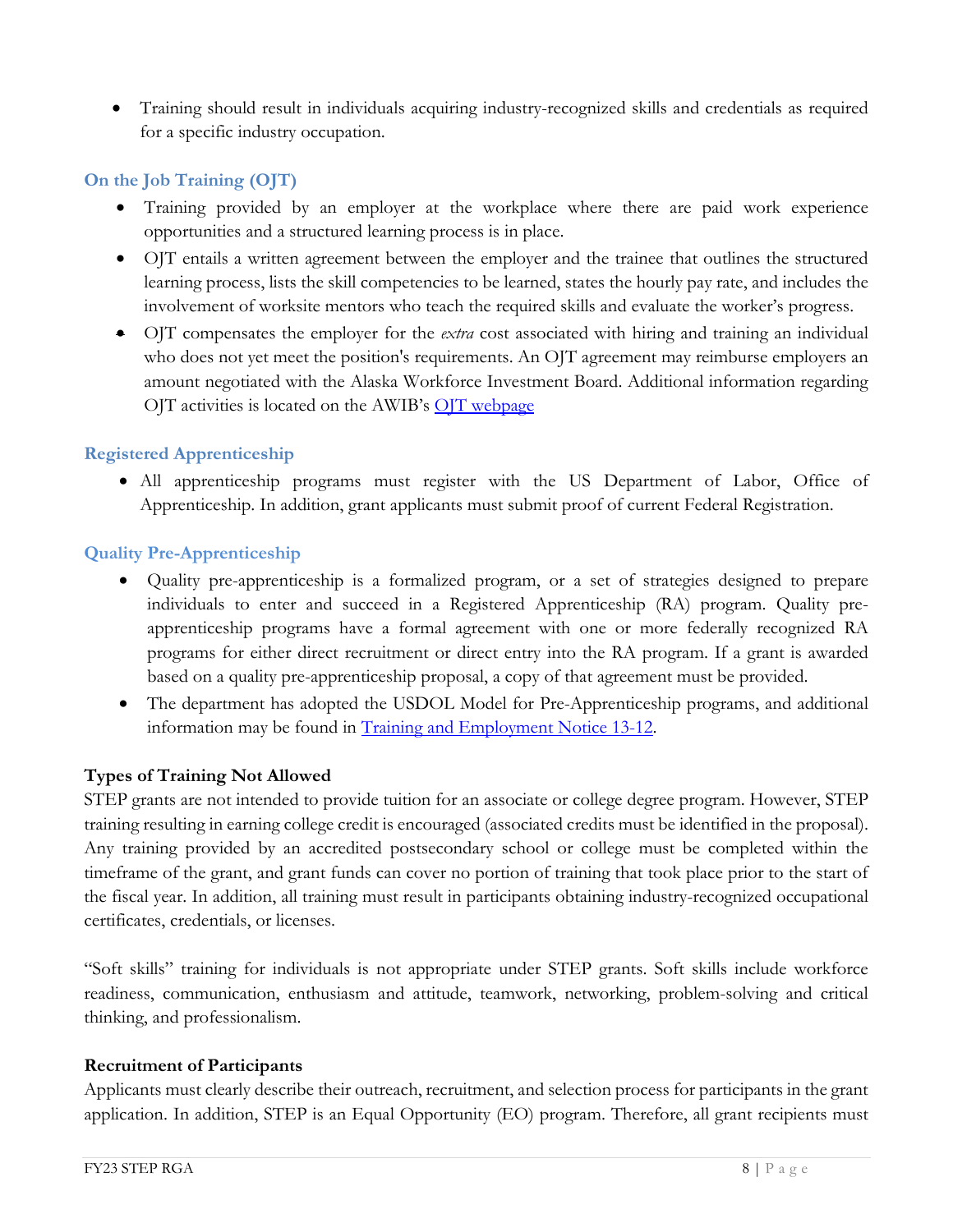adhere to EO and Civil Rights rules and regulations outlined in the assurances that will accompany any grant award.

#### <span id="page-8-0"></span>**Participant Eligibility Requirements**

In order to receive STEP-funded training and support services, individuals must complete a STEP application and meet all eligibility requirements including:

- Must have worked in a position covered by Unemployment Insurance (UI) in Alaska or another state within the past five years. Eligibility for UI can be determined through copies of payroll stubs, W-2s, letters from employers attesting that they contribute to the UI fund on behalf of the individual, or by an individual self-attesting they have contributed to UI within the past five years.
- If unemployed, the individual must have applied for or receiving UI benefits or have exhausted the right to UI benefits within the past three years.
- Must be an Alaska resident, defined as a person who has maintained a principal place of abode in the state for at least the previous 30 days, is physically present in the state, and plans to remain indefinitely. Proof of Alaska residency is through an Alaska Driver's License or State ID.

Due to statutory requirements, no exceptions can be made.

#### <span id="page-8-1"></span>**Support Services for STEP Participants**

STEP can provide support services to enable participants to attend STEP training. Applicants should include all participant support costs needed within their proposal. These costs can consist of, as an example: participant transportation to and from training, ground transportation during training, temporary housing, meals, and required license and certificate fees, if needed. Applicants requesting basic tools, safety gear, and training supplies should request items that will be used for multiple training years. Individuals that need additional services should be referred to an Alaska Job Center for assistance.

#### <span id="page-8-2"></span>**Performance Outcomes**

Grant recipients must provide **monthly** narrative progress reports and **monthly** financial reimbursement requests and enter data for all participants into the department's case management system. All training must result in the participant attaining industry-recognized credentials, licenses, certifications, or advancement in apprenticeship training.

In addition to the performance outcomes provided by the grant recipient, the department's Research and Analysis Section analyzes performance outcomes for each grant recipient and reports the results to the Alaska Workforce Investment Board, Governor, and the Alaska State Legislature.

The performance measures are:

- total number of participants served;
- number and type of occupational certificates, credentials or licenses participants earned;
- annual earnings of the participant prior to receiving STEP services; and
- annual earnings of the participant seven to twelve months after receiving STEP services.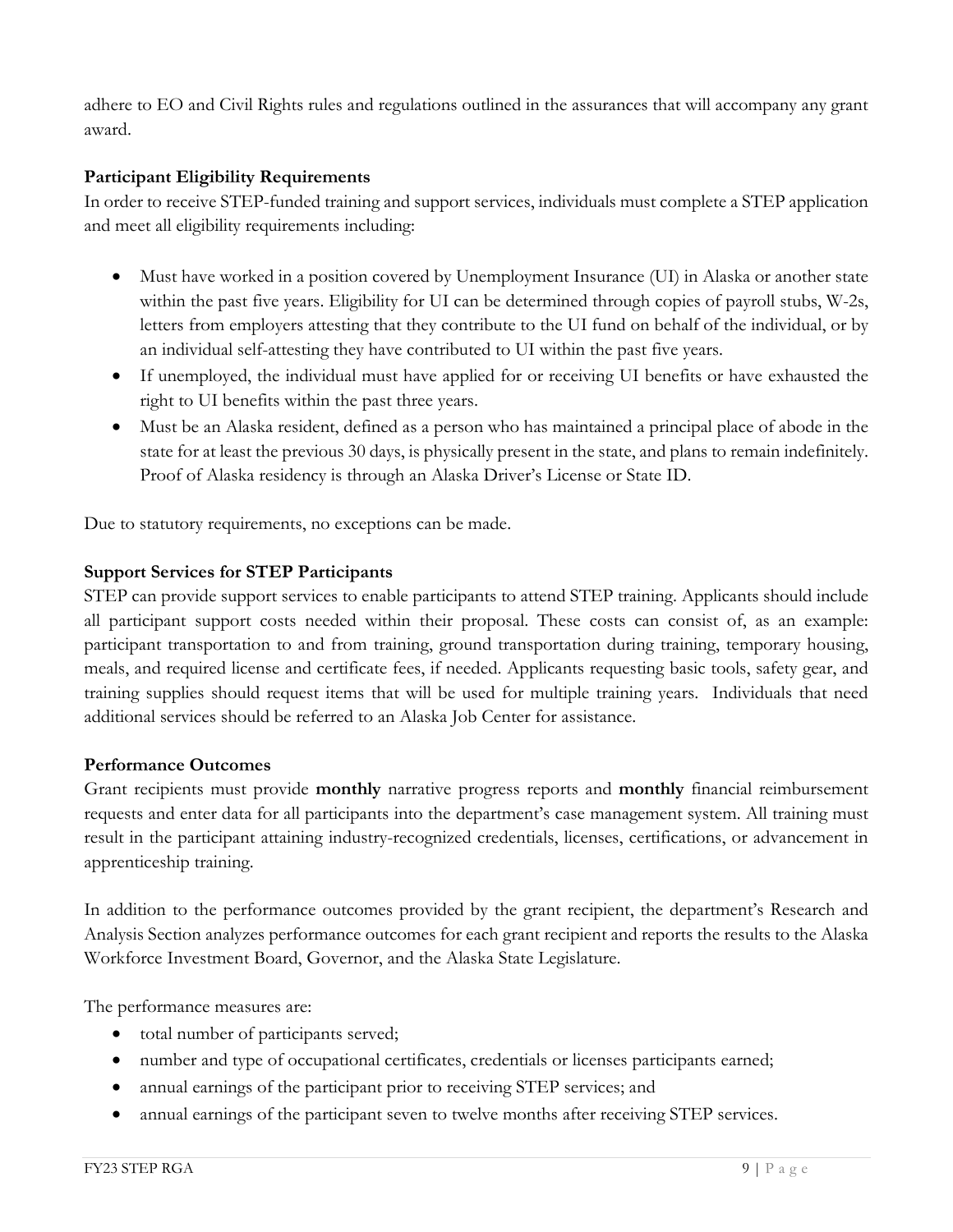Collectively, performance outcomes may be used as a factor in the award of subsequent grants.

# <span id="page-9-0"></span>**Funding Limits**

Costs must be reasonable and comparable to industry standards for the type of training proposed.

Additionally:

- an organization with the same Federal Employer Identification Number (FEIN) may submit more than one application, but the total amounts requested cannot exceed \$400,000.
- companies with shared ownership or a subsidiary should be limited to the maximum amount of \$400,000
- the cost per participant may not exceed \$5,000, including training-related support services provided by the organization or in combination with another organization receiving STEP funds. Grant applicants may provide additional funding of their own if costs exceed \$5,000, but a STEP grant will not provide funding above the \$5,000 per participant limit. No exceptions will be considered;
- Administration costs (those costs for running the program) should not exceed 10 percent of the amount requested. Please note this is not in addition to what you are requesting.
- STEP funding cannot be leveraged against other department funding requested by partner organizations;
- the use of funds for personnel and sub-contractors must be clearly defined and necessary to meet the goals of the grant;
- STEP funds are for the direct benefit of participants attending training. STEP funding is not intended to replace or supplant existing resources for training; and
- STEP funds may not be used for new business or program startup costs, capacity building, to construct, modify, or otherwise alter existing equipment and facilities or finance acquisition of new equipment and facilities.

The AWIB encourages grantee contributions. Grantee contributions must be applicable to this STEP project and must be allowable expenses under the STEP statutes. If awarded, you must provide documentation of the contributions.

# <span id="page-9-1"></span>**Grant Proposal Review and Evaluation**

The AWIB will form a panel to review and rate proposals following the evaluation criteria established for STEP. Additional consideration will be given to projects with a focus on state workforce priorities and grantee contributions.

• The grant applicant has the organizational capacity to perform the tasks and achieve results. Previous STEP grant recipients will be rated, in part, on timely data entry and reporting, alignment of expenditures with the proposed budget, and meeting past project performance outcomes. New grant applicants will be rated on experience with conducting training projects and the capacity to perform as outlined in their proposal.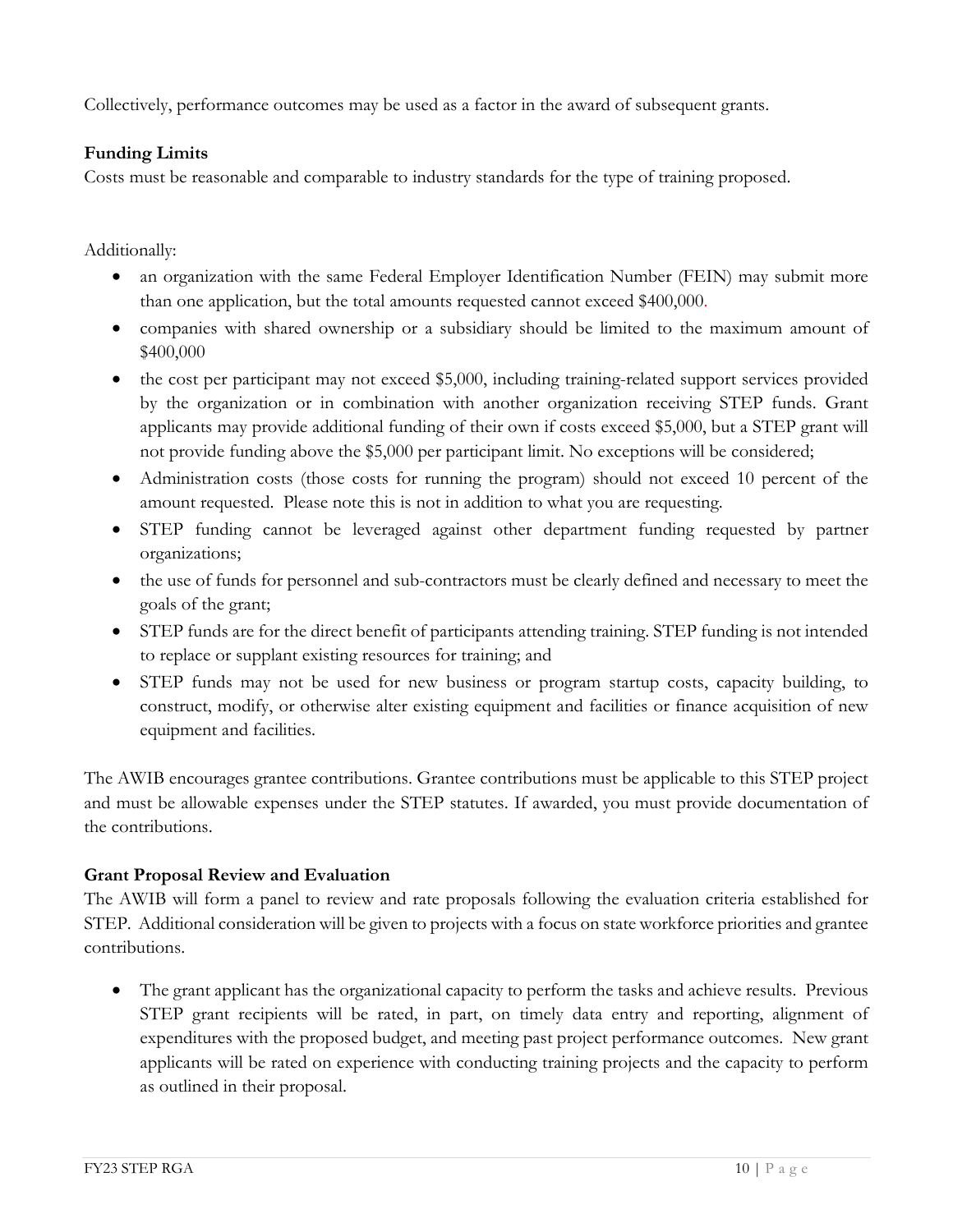- The proposed training provides clear justification for training new or existing workers in primary industries and in-demand occupations; will supplement existing training or train additional participants; and addresses the department's strategic workforce objectives.
- The proposed training activities are clearly defined in the timeline; training will result in industry or nationally recognized credentials; participants will receive the necessary support for training; and an appropriate outreach plan is defined.
- There is documentation or strong justification that participants will obtain or maintain employment because of the training, and the wage rates before and after training are included. Additional consideration will be given to training where participants will receive a wage increase because of the training.
- The budget narratives clearly explain the financial needs for the proposed training, and the estimated costs are reasonable for the project activities, and the cost per participant is within the funding limits. Additional consideration will be given to applications that include grantee contribution.

# <span id="page-10-0"></span>**SECTION 2 – BUDGET/FISCAL REQUIREMENTS**

# <span id="page-10-1"></span>**Budget**

The amounts proposed by the applicant in the budget are intended as a guideline and are subject to revision based upon negotiation or funding availability. The budget should provide a summary of costs by line item.

The budget must be reasonable and practicable; account for the expenditure of all funds during the fiscal year; and will be used by the review committee in providing award recommendations. Unless specifically approved by the department, incentives, promotional items, memorabilia, gifts, and souvenirs are not allowed.

Applicants are strongly encouraged to use the *Budget Item Guidance* (found in the *Definitions and References* document available along with this RGA) while preparing the application.

When completing the application, the following information is necessary:

- **Personal Services:** Summarize the positions covered under personal services, including the roles of the positions, the proportion of the individuals' total time dedicated to this grant, and the funds allocated for the positions.
- **Travel:** Summarize the need for travel, including when travel is anticipated to occur. Enter participant travel under Participant Support Services.
- **Contractual**: Summarize the contractual expenses (expenses for services received from entities other than the applicant), including how the costs of contractual fees were determined.
- **Supplies:** Summarize the supplies (typically items less than \$5000) that will be purchased in support of program objectives.
- **Equipment:** The purchase of equipment is not allowed under STEP.
- **Participant Support Services:** Summarize the expenses for training and employment assistance services.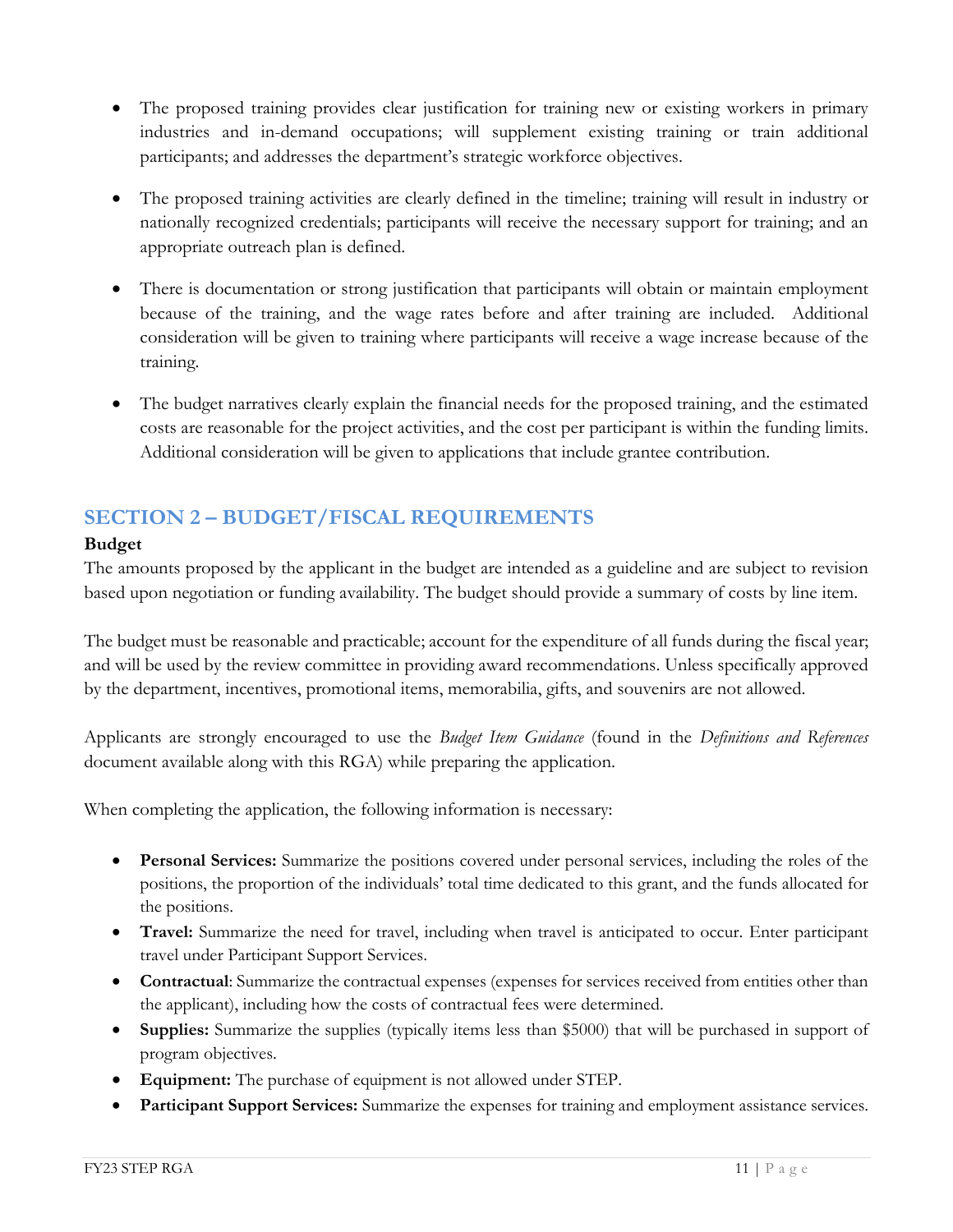• **Administration:** Summarize how the program or participants benefit from the funded administrative services. Indirect cost rates are capped at 10% even if your federally approved indirect rate is higher.

Each category line item estimated amount will be described in the **Budget Narrative** section of the application budget and will be used by the review committee to understand expenses better. However, this does not preclude the need to enter detailed line-item information in the **Notes** section of the budget form.

## <span id="page-11-0"></span>**Grant Recipient Contribution**

A grant recipient contribution includes all resources, such as cash, in-kind, and leveraged, used by the applicant to support grant activity and outcomes. Grantee contributions, while not required, are considered during application review. If an applicant chooses to include contributions and has funding from other sources to be used in conjunction with STEP funds for the proposed training, the funding must be entered in the grant application as grantee contribution, with documentation provided to the department upon request.

#### <span id="page-11-1"></span>**Submission of Most Recent Audit**

As a grantee of STEP funds, applicants that meet the requirements of receiving and expending a cumulative total of \$750,000 or more of state or federal financial assistance funds are required to submit an annual financial and compliance audit performed under Generally Accepted Accounting Principles by an independent auditor per 2 AAC 45.010. A copy of the audit must be provided to the State of Alaska per instructions on the State Single Audit [website.](http://doa.alaska.gov/dof/ssa/otherinfo.html) The audit should be submitted within 30 days after completing the audit, but no later than six months after the end of the audit period.

#### <span id="page-11-2"></span>**Invoices**

Since this is a reimbursement grant, the applicant will be expected to incur the cost for all program services and make payments on behalf of the enrolled participant, then report each month's expenses by the  $15<sup>th</sup>$  day of the following month for reimbursement. The monthly reimbursement submission will be through the grants management system.

As the performance period (grant year) runs from July 1 through June 30, the final reimbursement request must be submitted no later than the 15<sup>th</sup> day of July following the grant year. The year-end closeout report will be submitted thereafter.

#### <span id="page-11-3"></span>**Sub-grants**

If any part of the training proposal is to be sub-granted or passed through to another agency, copies of the proposed sub-grant agreement must be submitted to the Alaska Workforce Investment Board.

# <span id="page-11-4"></span>**Public Outreach**

Outreach materials, publications, and activities developed in any medium with award funds or for services paid for with award funds must contain an acknowledgment of the AWIB as the grantor.

# <span id="page-11-5"></span>**Advertising**

Advertising media include magazines, newspapers, radio, television, direct mail, exhibits, electronic or computer transmittals, web pages, social media, and the like specific to the project. Allowable advertising costs are those that are solely for: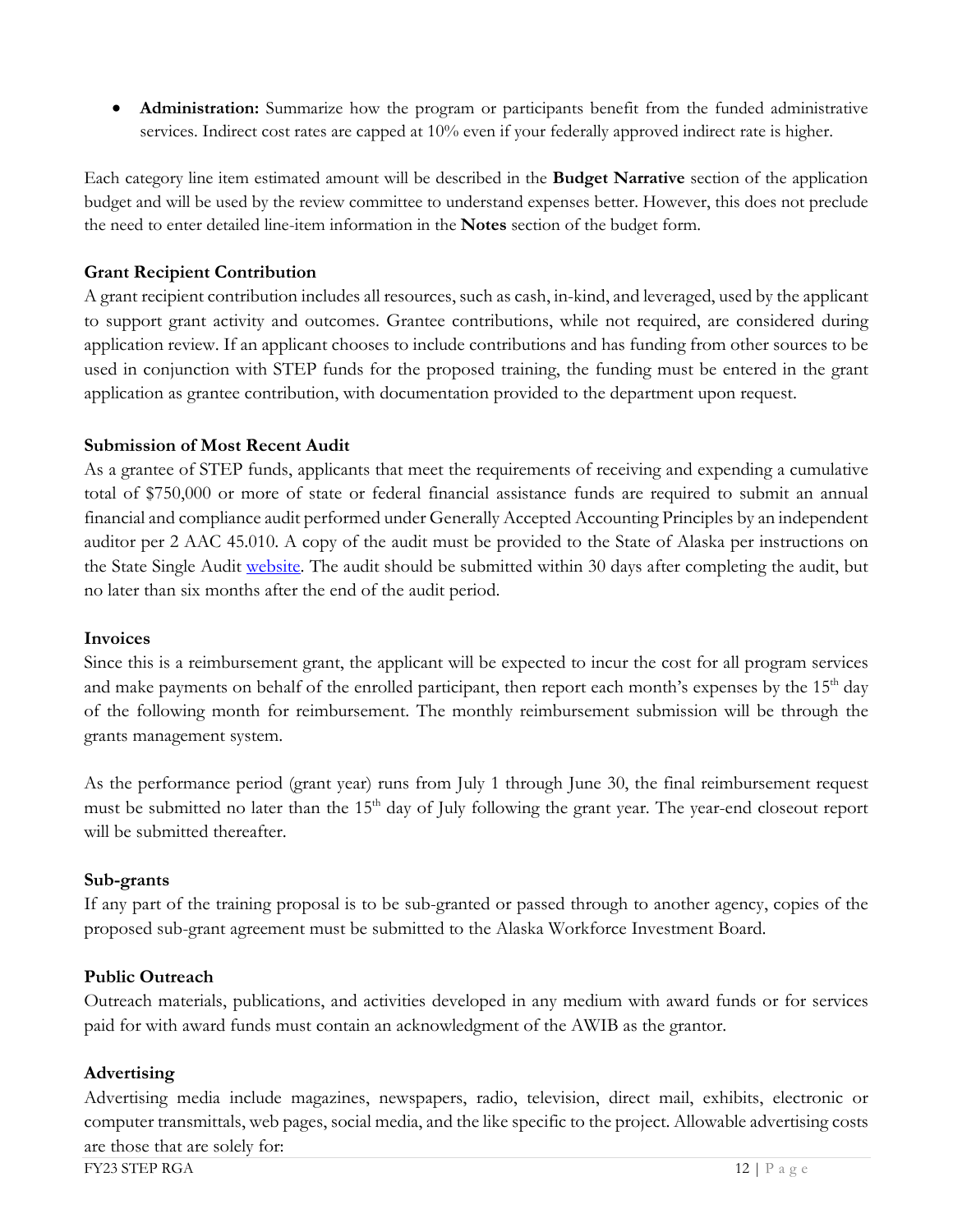- the recruitment of personnel, including persons to attend the training or employment-related services, required for the performance of the award;
- the procurement of goods and services for the performance of the award;
- the disposal of scrap or surplus materials acquired in the performance of the award except when nonfederal entities are reimbursed for disposal costs at a predetermined amount; or
- other specific purposes necessary to meet the requirements of the project, as approved by the AWIB.

The following are unallowable advertising, marketing, and outreach costs funded by the grant unless specifically approved by the AWIB:

- costs of displays, demonstrations, and exhibits;
- costs of meeting rooms, hospitality suites, and other special facilities used in conjunction with shows and other special events;
- salaries and wages of employees engaged in setting up and displaying exhibits, making demonstrations, and providing briefings;
- costs of promotional items and memorabilia, including but not limited to models, gifts, and souvenirs;
- costs of advertising and public relations designed solely to promote the organization; and
- all advertising and public relations costs that are not otherwise specified.

# <span id="page-12-0"></span>**SECTION 3 – INSTRUCTIONS AND GUIDELINES FOR SUBMISSION OF PROPOSALS**

#### <span id="page-12-1"></span>**Definitions and References**

Applicants are strongly encouraged to read the *Definitions and References* document, available along with this RGA. This document contains information that can assist in the submission of quality proposals.

# <span id="page-12-2"></span>**Application**

Applications are only accepted through the grants management system. Application information shall not be treated as public information any time before the notices of award or denial but is subject to public disclosure after the notices are issued. Upon receipt, all applications and their contents become the property of the Department.

#### <span id="page-12-3"></span>**Submission**

A representative authorized to commit to the award on behalf of the organization must electronically sign and submit the application in the grants management system.

#### <span id="page-12-4"></span>**Application Deadline**

Only applications received by the deadline of 5:00 pm March 14, 2022, will be considered; the grants management system will not allow applications past the submission deadline. In addition, letters of support not attached electronically at the time of submission will not be accepted.

#### <span id="page-12-5"></span>**Grant Preparation Expenses**

Costs incurred by the applicant, including, but not limited to, the cost for the preparation and submission of an application before the full execution of the grant agreement, are the applicant's sole responsibility.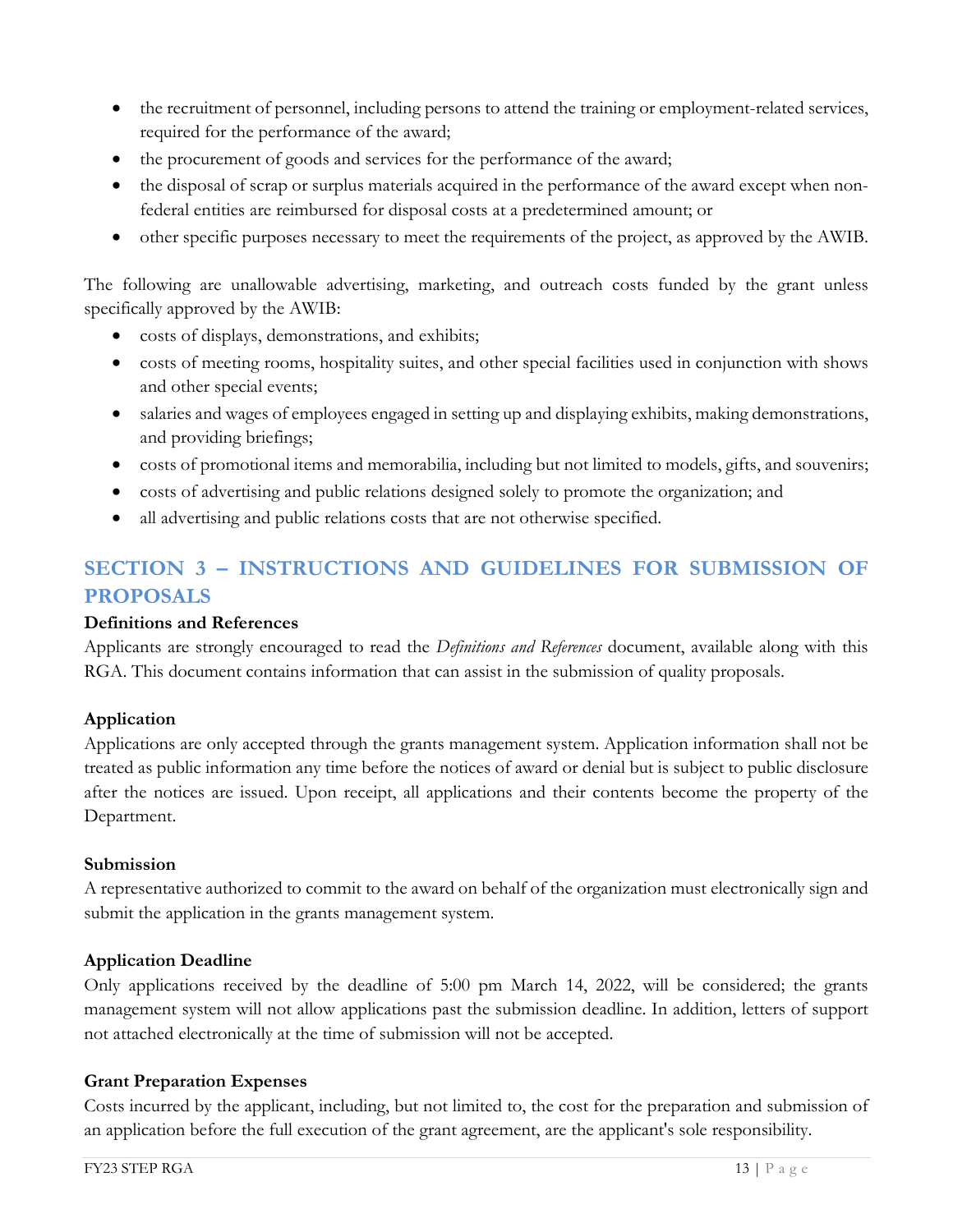# <span id="page-13-0"></span>**Application Review**

The Alaska Workforce Investment Board Grants Unit will perform an initial review of all properly submitted applications and forward all complete, responsive, and eligible applications to the AWIB review committee. The committee will not review applications deemed non-responsive.

#### <span id="page-13-1"></span>**Evaluation**

The AWIB review committee will evaluate applications and provide the department Commissioner a list of funding recommendations. If necessary, the Grants Unit may request clarification of information from applicants to assist the AWIB in making funding recommendations. After consultation with the AWIB, the Commissioner is solely responsible for making all grant award or denial decisions under this solicitation.

#### <span id="page-13-2"></span>**Results of Application Review and Evaluation**

Each applicant approved by the Commissioner will be provided a written Notice of Intent to Award. Upon issuance of a Notice of Intent to Award, the application will move to the grant negotiation stage with the Grants Unit. The Commissioner reserves the right to revoke a Notice of Intent to Award if the decision was made based on inaccurate information provided in the application.

Applicants not recommended for funding will receive a written Notice of Denial of Award.

#### <span id="page-13-3"></span>**Grant Negotiations**

The Grants Unit will negotiate with all applicants pending a grant award as needed to achieve the best outcomes for STEP participants. The AWIB may negotiate the grant award amount, performance and outcomes, and other conditions to ensure an adequate distribution of funds to provide employment and training services in all regions. All grant awards are contingent upon the appropriation of sufficient funds by the Alaska State Legislature. If the STEP fund appropriation is reduced or limited in any way after the effective date of the grant agreement, awards are subject to possible renegotiation or termination.

#### <span id="page-13-4"></span>**Grant Award**

Grant agreements must be signed within 45 days of receipt from the AWIB, or the award may be rescinded in order to redirect the funds to a responsive grant applicant.

#### <span id="page-13-5"></span>**Appeal Process**

A grant applicant who receives a Notice of Denial of Award or wants to have their application re-evaluated may file a written request for reconsideration within five business days as outlined in the AWIB policy Grant [Award and Appeal Policy 07-507.](http://labor.alaska.gov/bp/forms/010_07-507.pdf) Appeals should be addressed to: Department of Labor & Workforce Development, Commissioners Office, PO Box 111149, Juneau, AK 99811.

Otherwise acceptable proposals may not be funded due to the grant funds available and the number of acceptable applications. Award denial based on funding availability cannot be appealed.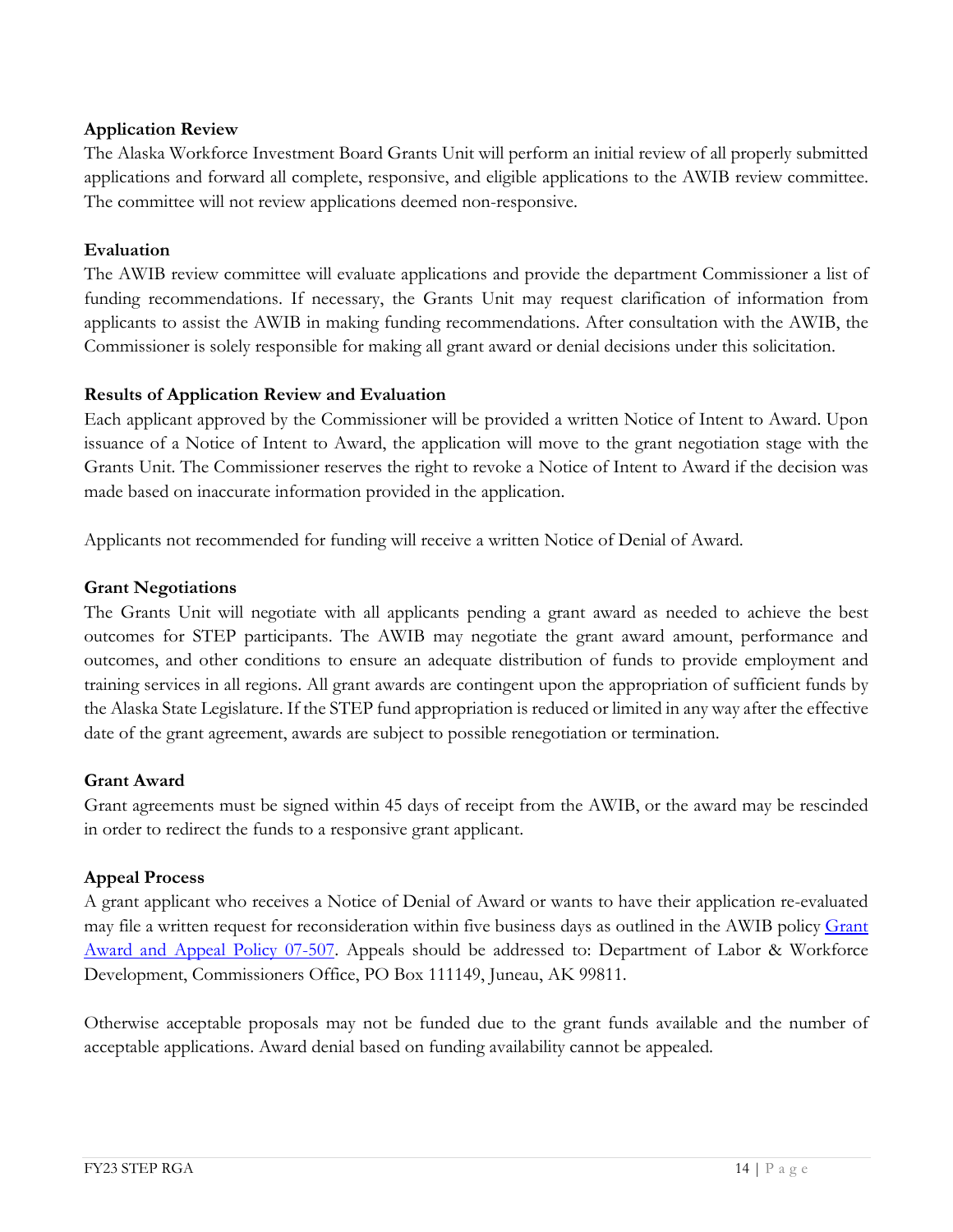# <span id="page-14-0"></span>**SECTION 4 – ADMINISTRATIVE REQUIREMENTS**

# <span id="page-14-1"></span>**Pre-Award Questionnaire**

Successful applicants will be required to submit specific information and documents within one week of receiving a Notice of Award.

# <span id="page-14-2"></span>**Due Diligence**

All grant recipients and any sub-contractors or sub-recipients which are not state agencies are required to go through a due diligence process to demonstrate their suitability to receive grant funds. Additional information can be found in the AWIB's Pre-Award [Assessment and Due Diligence Policy 07-527.](https://labor.alaska.gov/dets/policies/07-527.pdf)

# <span id="page-14-3"></span>**ACPE Registration**

Training or education programs not in the University of Alaska system must be authorized or formally determined to be exempt by the Alaska Commission on Postsecondary Education (ACPE). This requirement is implemented in accordance with state statute  $\Delta S$  14.48 and applies if:

- the primary participant focus is persons who have completed or terminated their secondary education, or who are beyond the age of compulsory high school attendance; *and*
- the organization can be defined as "an entity offering postsecondary programs, courses, vocational training, or an educational credential including distance education."

Depending on the nature of the training program, obtaining an ACPE status can take several months. To apply for or check on the status of your training program, or for more information, see Institutional [Authorization](https://acpe.alaska.gov/Institutional-Authorization) on the ACPE website or contact ACPE at [EED.ACPE-IA@alaska.gov.](mailto:EED.ACPE-IA@alaska.gov)

#### <span id="page-14-4"></span>**Insurance Requirements**

Grant recipients must obtain accident insurance to cover participants while they participate in STEP activities. On-the-job employers must provide proof of worker's compensation or comparable coverage for participants receiving STEP funds. No participant will be permitted to work or receive services or training in building or surroundings or under working conditions that are unsanitary, hazardous, or dangerous to the participant's health or safety. Workers' compensation must cover all participants placed in paid work experiences or internships.

Grant recipients using motor vehicles in conducting program services shall provide automobile insurance. The State of Alaska is held harmless against claims arising from ownership, maintenance, or use of said vehicle.

# <span id="page-14-5"></span>**Progress Reports**

Grant recipients must complete and submit *monthly* progress reports in the AWIB's grants management system. Progress reports must include narrative updates on the project's progress and statistical data related to the grant recipient meeting the goals and objectives of the project scope. Additionally, grant recipients must update AlaskaJobs, the state's case management system, with each participant trained for each month. The number of participants trained each month should be included in the progress report.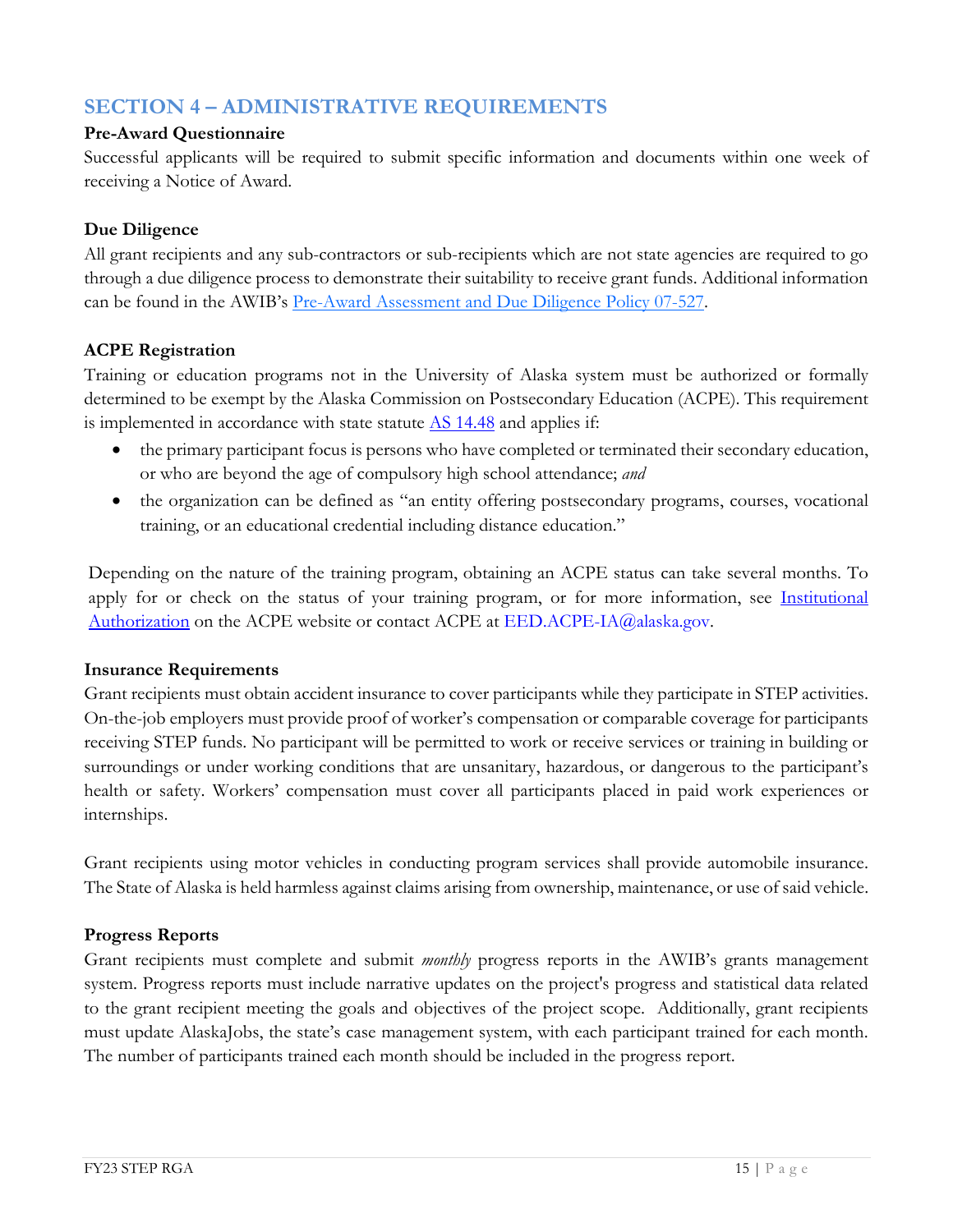## <span id="page-15-0"></span>**Financial Reports**

Grant recipients must complete *monthly* reimbursement requests in the AWIB's grants management system. Data entry into the AWIB's participant data collection system and project activities reflected in the progress report will be used to support approval of reimbursement requests. It is critical to the program's success that grant funds are fully expended by the end of the award period. To ensure that budgets are on target, grant recipients are periodically required to demonstrate how their budget will be fully expended by the end of the period of performance. Grant recipients that are not meeting their planned expenditures may have their grant awards reduced.

# <span id="page-15-1"></span>**Success Stories**

Success stories and photographs are critical components to the continuation of the program and will be submitted in the monthly progress report.

# <span id="page-15-2"></span>**Participant Data Collection and Reporting**

Grant recipients are required to collect information for participants receiving grant-funded services. The information must be collected and entered in the participant data collection system (AKJOBS) per AWIB's policy [Participant Performance Data Collection](http://labor.alaska.gov/bp/forms/016_07-508.pdf) Policy 07-508.2. Data to be collected includes services provided and demographics, as well as personally identifiable information (PII) such as birthdate, address, and social security numbers. Additional file and record retention policies will be listed in the grant agreement. The participant eligibility application must be uploaded to AKJOBS. The department will only use information collected in the participant data collection system to develop impact measurements. All information, including PII, will only be shared with other State of Alaska departments and only as necessary to develop aggregate statistics.

# <span id="page-15-3"></span>**Equal Opportunity Responsibilities**

Grant recipients must disseminate and prominently display the Equal Opportunity Is the Law notice in a conspicuous location, providing initial and continuing notice that it does not discriminate on any prohibited basis and ensure all subcontractors or partners adhere to *Equal Opportunity is the Law* notices. In addition, grant recipients are required to provide a copy of the "Program and Equal Opportunity Discrimination Complaint Information" document to each program participant. This document will be provided to the grant recipient by the Grants Unit.

# <span id="page-15-4"></span>**Monitoring**

The AWIB has developed a systematic monitoring system for evaluating the quality and effectiveness of program administration. Monitoring is the quality control system whereby the AWIB gathers and analyzes information to determine whether services comply with the grant agreement, detect problems, identify strengths and weaknesses, and propose improvements to the services. Grant recipients are expected to cooperate with any monitoring, inspection, audit, or investigation of activities related to the grant agreement.

Monitors will include, but are not limited to, examination of and photocopying as necessary, books, records, files, documents, property or equipment related to all aspects of STEP-funded activities. The review of grant recipient files and records assesses adherence to the project scope, objectives, goals, training schedules, financial, and equal opportunity compliance. Monitoring may be conducted on-site or at the Grant Unit's office. Grant recipients will receive written notice to inform them of a project monitor and a detailed list of